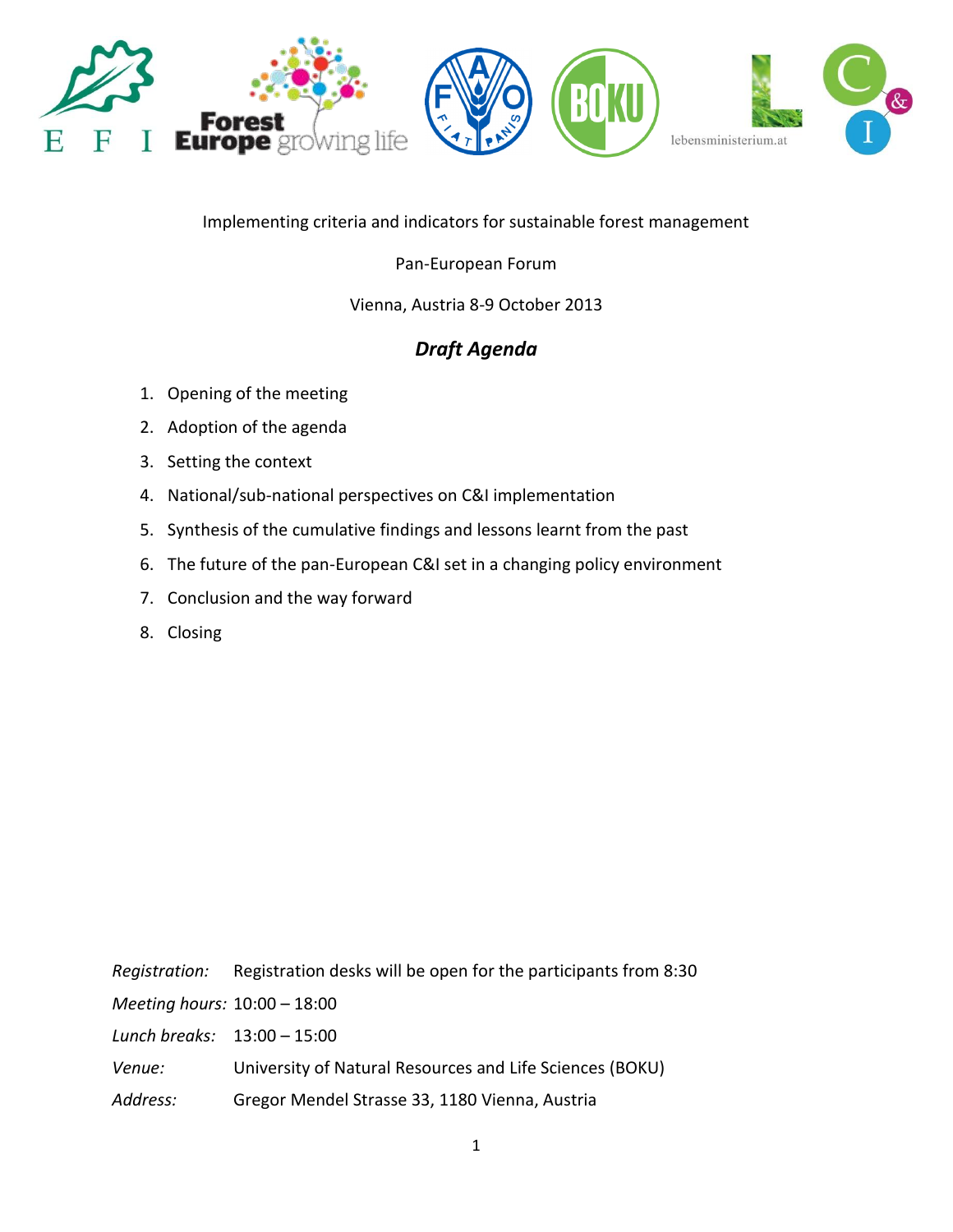# *Annotations:*

## **1. Opening of the meeting**

The Pan-European Forum on Implementing criteria and indicators for sustainable forest management in Europe will be opened by Prof. Dr. Barbara Hinterstoisser (University of Natural Resources and Life Sciences, Vienna), Matthias Schwoerer (Federal Ministry of Food, Agriculture and Consumer Protection, Germany) and Peter Mayer (Research and Training Centre for Forests, Natural Hazards and Landscape, Austria and former Head of the FOREST EUROPE Liaison Unit Vienna).

#### **2. Adoption of the agenda**

#### **3. Setting the context**

Over the last two decades, criteria and indicators (C&I) have developed as powerful tools and are well-known for playing a central role in the implementation of sustainable forest management (SFM). Ever since their introduction in sustainability sciences, indicators have been deemed to be more than just simple data carriers. Given the developments since the adoption of the improved pan-European C&I for SFM in 2003, it is time to look back and exchange experience on achievements and challenges associated with C&I implementation at pan-European and national levels in the past 10 years.

This section will start with an introduction to the CI-SFM project (Hubert Inhaizer, EFI), its objectives and accomplishments so far, followed by a historical overview of the development of the pan-European C&I for SFM (Tanya Baycheva, EFI). The project is the first effort to provide an objective overview of the achievements of the pan-European set of criteria and indicators of sustainable forest management, and how they have been implemented at pan-European and national level.

Beside the development of the pan-European set, several different international processes and initiatives have developed criteria and indicators as a policy instrument to evaluate and report progress towards SFM. This session will provide a platform to exchange information on C&I development and implementation with other regions and initiatives. The focus will be on past experience, achievements and future challenges associated with criteria and indicators. Insights will be provided by:

- ITTO (Steven Johnson)
- FAO-FRA (Kenneth MacDicken)
- Montreal Process (Maria Palenova)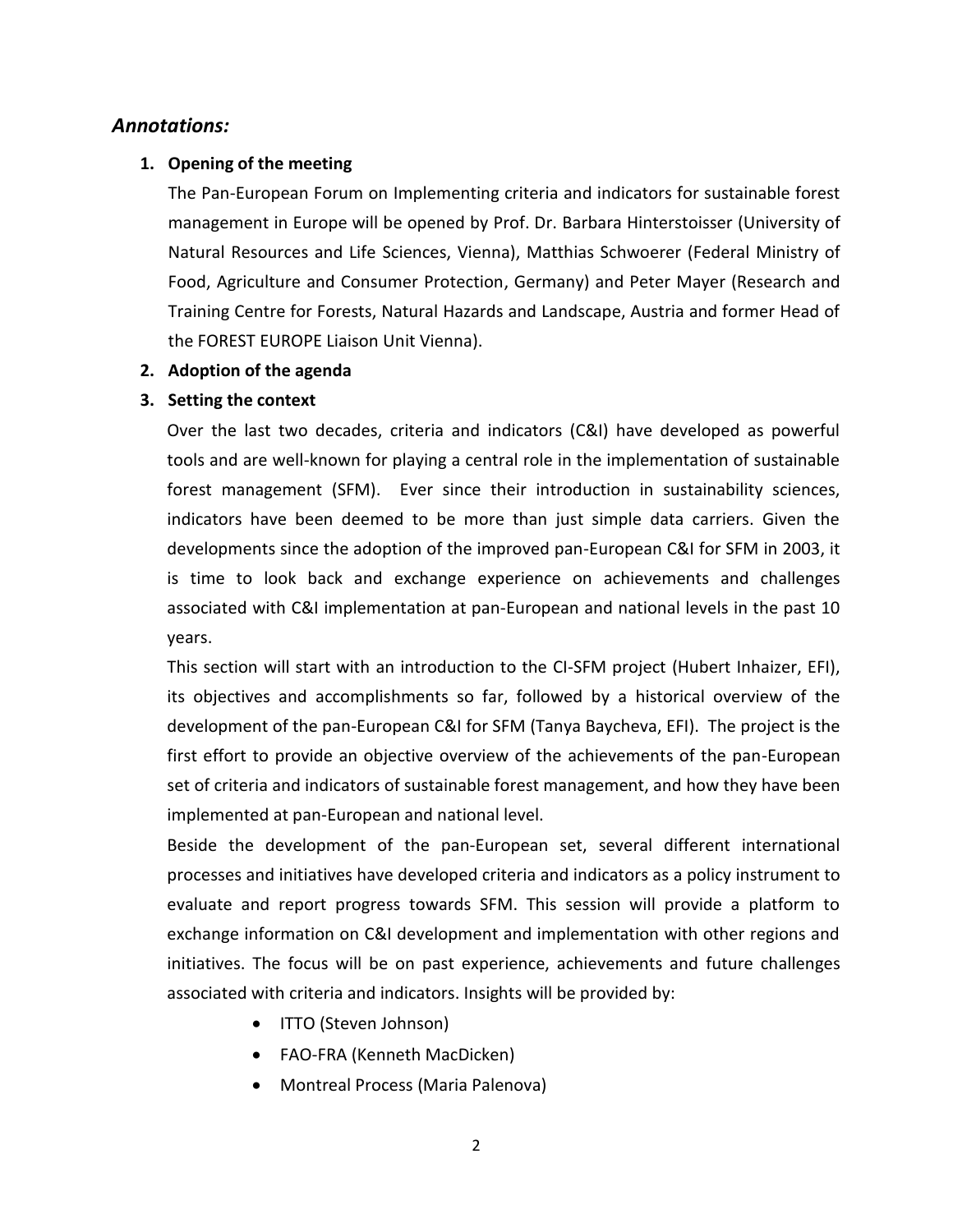#### **4. National/sub-national perspectives on C&I implementation**

Since its introduction, the pan-European C&I have been used in a variety of ways in the different countries across Europe e.g. monitoring, reporting, data collection, communication, policy formulation and other fields of application. The major reasons for the variation in implementing C&I set across the countries comes primarily from the different national socio-economic conditions, as well as, legal, policy and institutional frameworks and a varying level of awareness, human capacities and resources available. The aim of this session is to share experiences and lesson from different countries on the use of indicators. There will be presentations from the following countries:

- France (Jonathan Saulnier)
- Montenegro (Dragan Roganović)
- Russia (Maria Palenova)
- Turkey (Alper Tolga Arslan and Ümit Turhan)

Sustainable forest management and criteria and indicators are also used at sub-national level. To stimulate discussions in this context, a case study from Germany will be presented (Francesca Ferranti, EFI).

In the framework of the CI-SFM project, the different modes of C&I implementation on national level have been explored. National assessments have been conducted to investigate to what extent the pan-European C&I, or national sets derived from it, are being implemented in 38 FOREST EUROPE signatories, and what factors influence the effectiveness of C&I. This section will include a presentation (Markus Lier, METLA) based on the project´s findings and provide a platform for further discussions.

## **5. Synthesis of the cumulative findings and lessons learnt from the past**

This session will include a presentation (Bernhard Wolfslehner, EFI) synthesising the cumulative findings and lessons learnt on the basis of the information and opinions collected and analysed during the project. It will provide a clear perspective on the current status of C&I implementation and the main trends associated with the various fields of applications. It will also lay down the basis for discussions about future developments, outlook, expectations and prospects.

## **6. The future of the pan-European C&I set in a changing policy environment**

The discussion on implementation of criteria and indicators will move beyond a review of past achievements and associated challenges. In order to examine the future of the pan-European set in a changing policy environment, the major focus will be on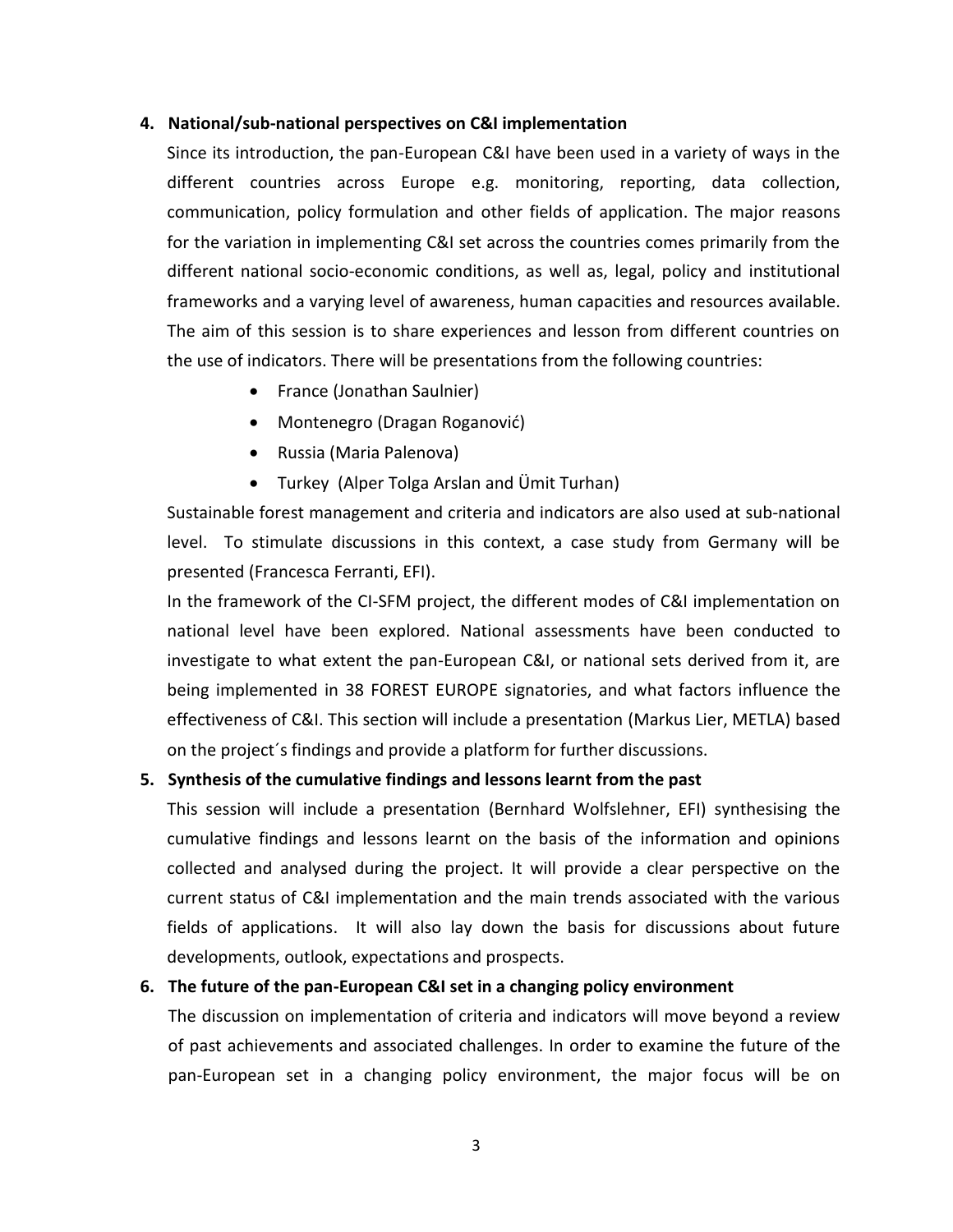discussing needs and potentials for further improvement and enhancement of criteria and indicators and its applications.

The ultimate objective of this session will be to provide a platform for experts in the field to share their views and opinions and to stimulate discussions in relation to the expectations of institutions, organizations or processes which may have use or need for forest indicator information, inside and outside the forest sector. In particular, the focus will be on how the forest sector could supply information to their needs.

Facilitator will be Elena Estrada (FOREST EUROPE Liaison Unit Madrid) and the members of this expert panel:

- Ivonne Higuero, UNEP
- Marcos Martín, European Biomass Association
- Aljoscha Requardt, CEPF
- Marilise Wolf-Crowther, EUROSTAT

This session will continue with a second expert panel, which provides a platform for discussions on the further development and implementation of the pan-European C&I for SFM. Attention will be given to the future structure and content of the pan-European set as well as the future of the set in a changing policy environment.

Facilitator will be Michael Köhl (Johann Heinrich von Thünen-Institut, Germany) and the members of this expert panel:

- Michael Berger, PEFC
- Stefanie Linser, Austria
- Stein Tomter, Norway

Criteria and indicators are also used in other sectors and more active interactions are needed to build cross sectoral solutions. The European Commission will soon start work on criteria for sustainable forest management, as detailed in the recently adopted new EU Forest Strategy. This will assure that the raw material (wood, woody biomass, etc.) is coming from a sustainable source, regardless of end use. To learn about the latest developments, the session will continue with a presentation (Steve Smith, European Commission), describing the EU's future approach, which seeks to be a consistent, rather than sectoral approach in the development of sustainability criteria.

## **7. Conclusion and the way forward**

The data generated through forest C&I sets are scarcely used in national and European statistics outside the forest sector. One of the reasons is the use of concepts and definitions which are only partially harmonized with those for other sectors. The focus